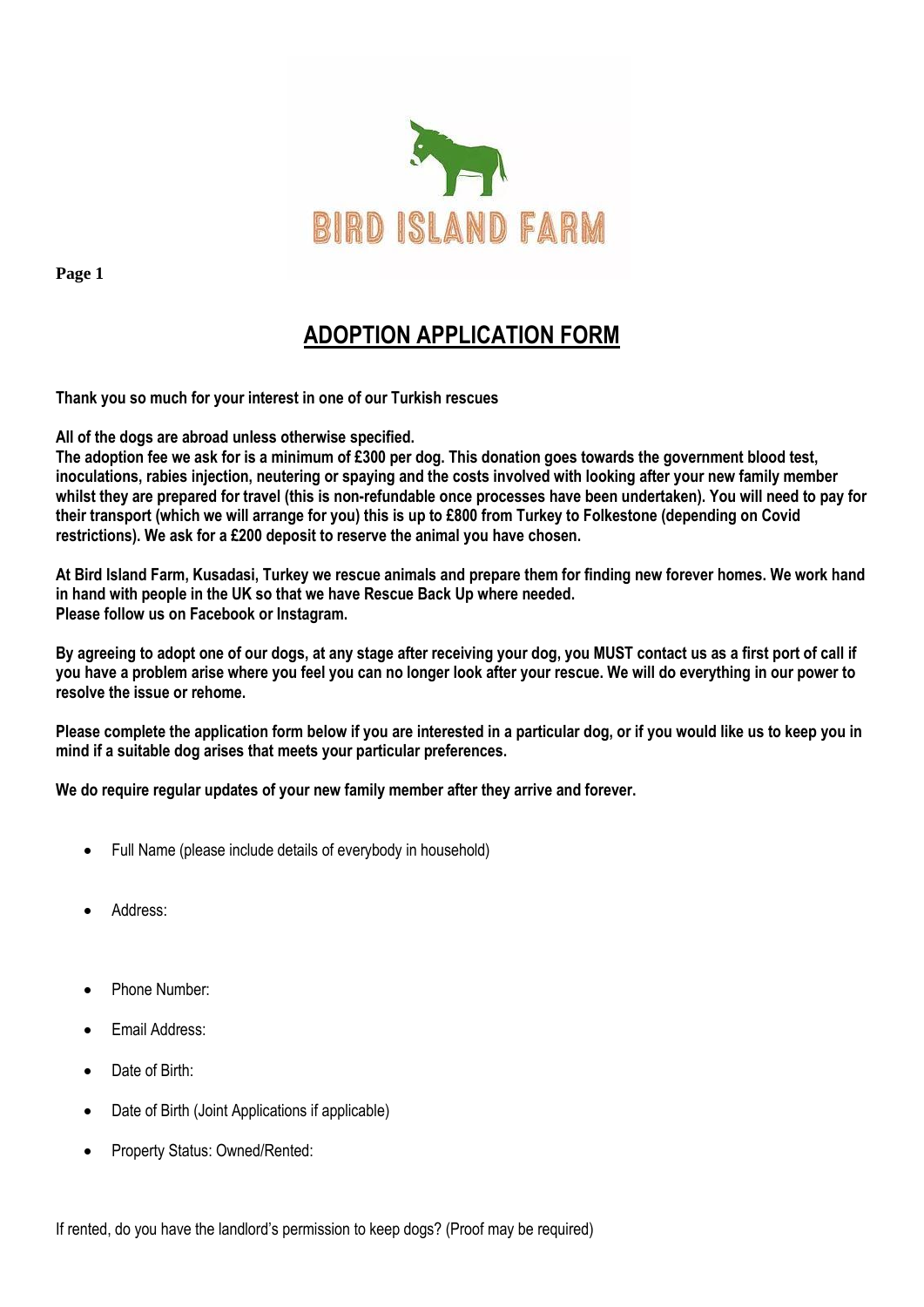## **Garden Type**

Type of boundaries; please state lowest height of fence

- Please give details of garden security to prevent dog theft
- Will the dog be left outside unsupervised when you are out?
- Where the dog would be left, when alone, including at night?

## **Please list your working hours to include travelling time stating how many hours the dog Will be left alone for during the day?**

- How many times per week?
- Will your working hours change in future?

## **Family Structure**:

- Number of adults living in the house?
- Number of children living in the house? (inc ages)
- Does anybody in the household have any physical or mental conditions?

If yes, please give details:

## **Visiting Children**

• Do you regularly have children visit your home or stay over? Please give full details Including ages:

## **Hobbies/Activities**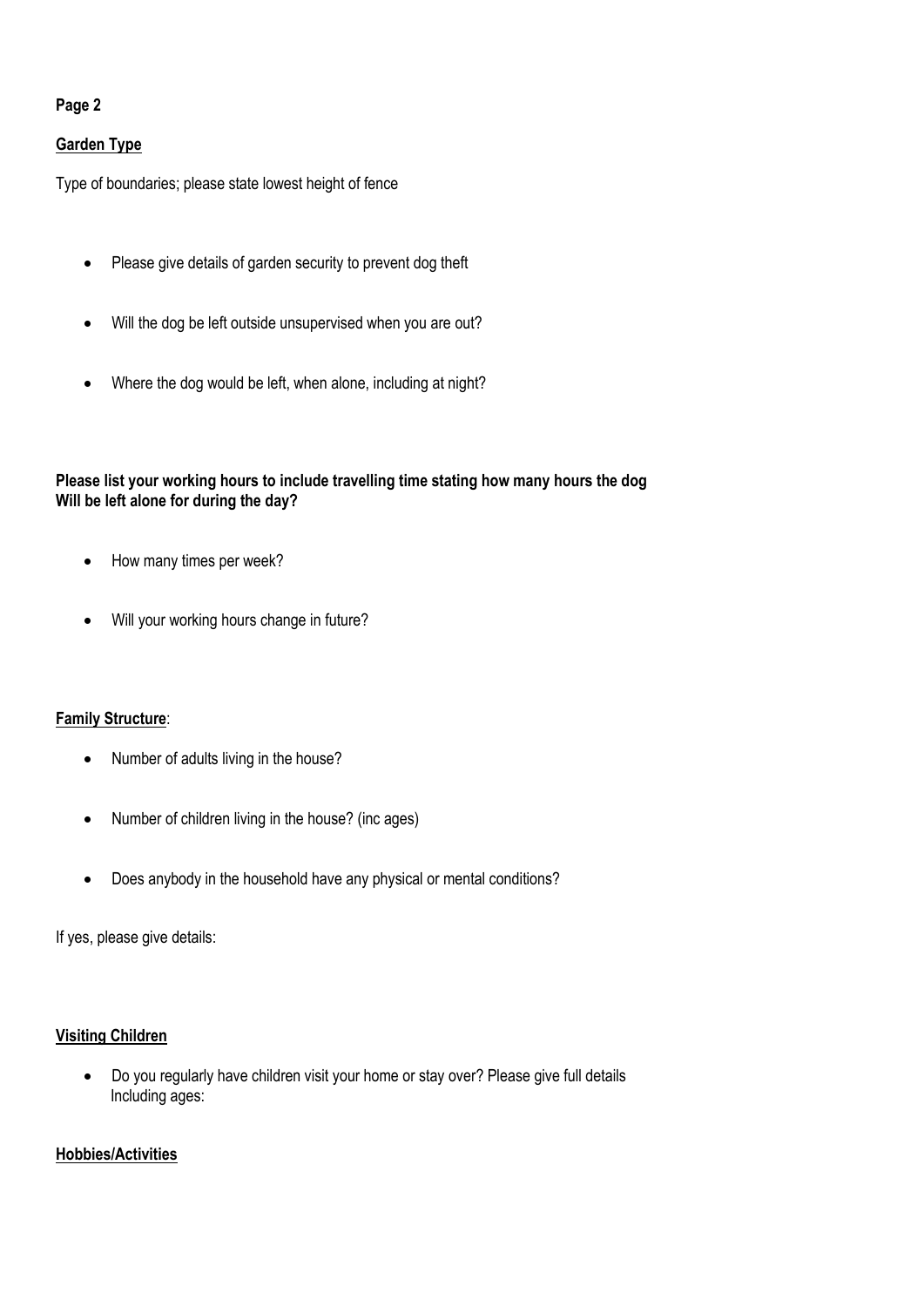# **Your Experience and Other Family Pets**

• Have you kept a dog before?

Please give details:

- What happened to previous dogs?
- What breeds do you have experience with?

## **Do you currently have any dog(s)?**

- How many?
- Sex?
- Type of breed?
- Age(s)?

.

.

- Are you current dogs neutered?
- Please describe your current dog's diet or what you plan to feed a new dog
- How do you safely transport your current/future dog?
- What holiday cover and emergency back up can you provide for a dog? (family, friends, Kennels, dog walker)

## **If you have other animals at home**

- Are your other animals used to dogs?
- Are they in regular contact with dogs?